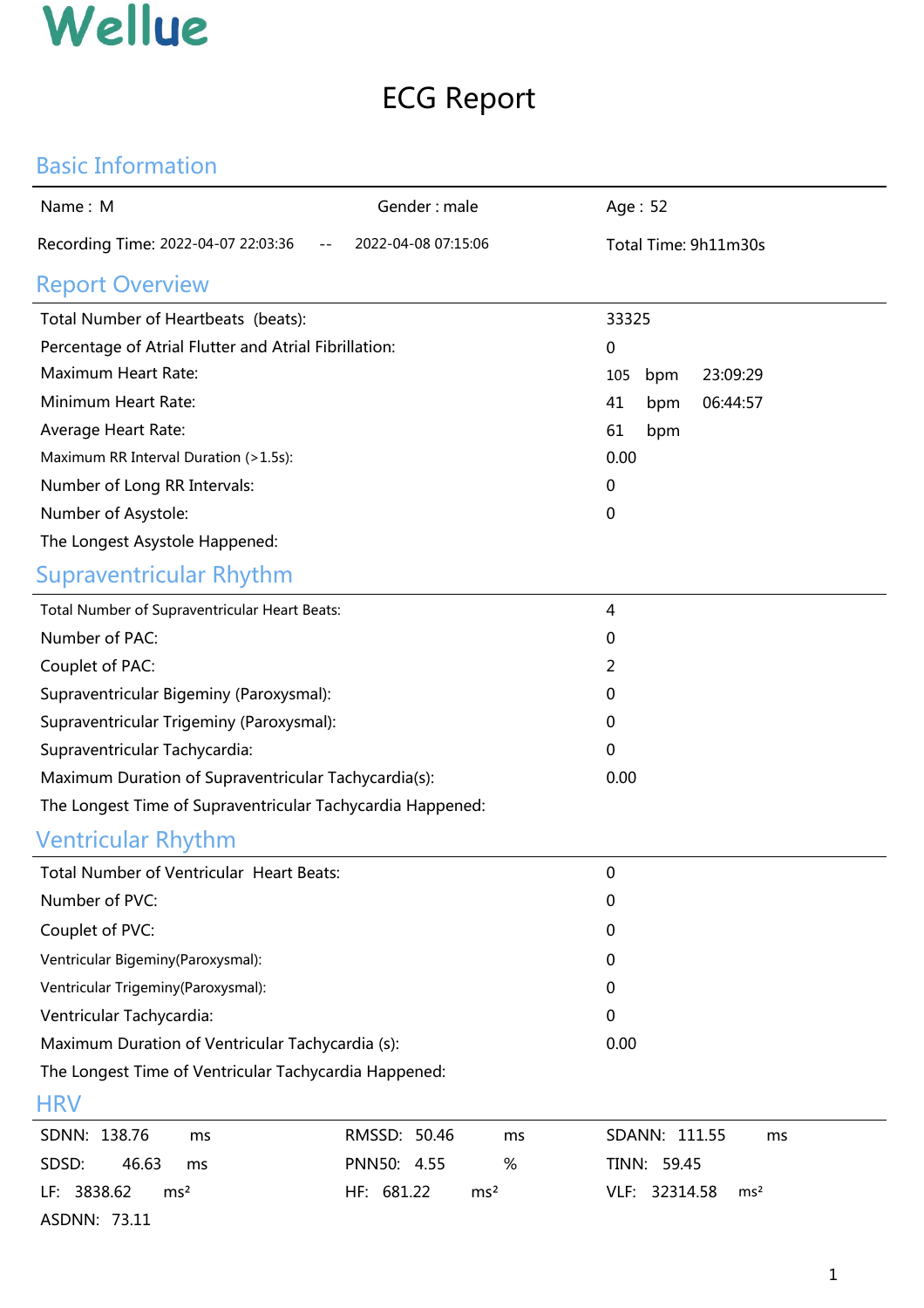Name : M<br>
Gender : male Age : 52

1.Sinus Rhythm 2.Couplet of PAC

\*1. Due to the sporadic and transient nature of ECG events, it is normal for each measurement result to be different.

It is recommended to increase the frequency of monitoring and capture incidents on time.

\*2. The results of this analysis are only for reference in daily heart health monitoring, they cannot replace the medical

diagnosis results and cannot used for clinical diagnosis and treatment.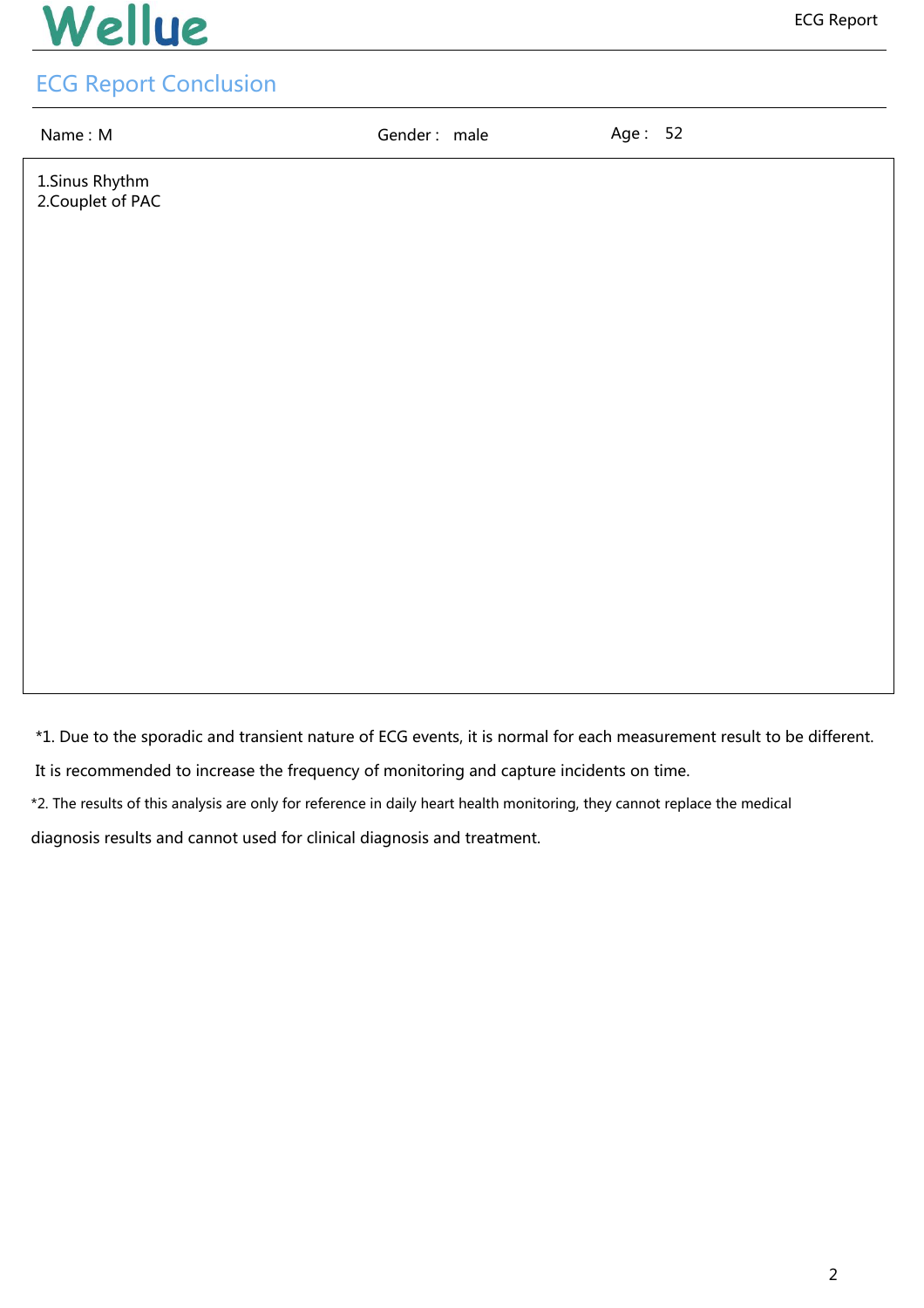## Hourly Statistics Table of ECG Data

Name : Masseum Masseum Communic Gender : male Age : 52

Time: 2022-04-07 22:03:36 -- 2022-04-08 07:15:06

| Time  | Beats   | <b>Heart Rate</b> |     |     |          | Ventricular |              |             |             |              | Atrial                    |                |              |             |   |   | Bradycardia             |             |
|-------|---------|-------------------|-----|-----|----------|-------------|--------------|-------------|-------------|--------------|---------------------------|----------------|--------------|-------------|---|---|-------------------------|-------------|
| HH:MM | (times) | AVG               | Min | Max | Asystole | Total       | <b>PVC</b>   | Couplet     | Runs        |              | <b>Bigeminy Trigeminy</b> | Total          | PAC          | Couplet     |   |   | Runs Bigeminy Trigeminy | Duration    |
| 22:03 | 4088    | 73                | 53  | 102 | 0        | 0           | 0            | 0           | 0           | 0            | 0                         | 0              | 0            | 0           | 0 | 0 | $\mathbf 0$             | 0           |
| 23:00 | 3693    | 63                | 49  | 105 | 0        | 0           | 0            | 0           | 0           | 0            | 0                         | $\overline{4}$ | $\mathbf 0$  | 2           | 0 | 0 | $\mathbf 0$             | 0           |
| 00:00 | 3828    | 63                | 54  | 90  | 0        | 0           | 0            | $\mathbf 0$ | $\mathbf 0$ | 0            | 0                         | 0              | $\mathbf{0}$ | $\mathbf 0$ | 0 | 0 | $\mathbf 0$             | $\mathbf 0$ |
| 01:00 | 3933    | 65                | 49  | 88  | 0        | 0           | 0            | 0           | $\mathbf 0$ | $\mathbf{0}$ | 0                         | 0              | 0            | 0           | 0 | 0 | 0                       | 0           |
| 02:00 | 3643    | 61                | 47  | 94  | 0        | 0           | $\mathbf{0}$ | 0           | $\mathbf 0$ | $\mathbf{0}$ | 0                         | 0              | $\mathbf 0$  | $\mathbf 0$ | 0 | 0 | 0                       | 0           |
| 03:00 | 3700    | 61                | 46  | 95  | 0        | 0           | $\mathbf{0}$ | 0           | 0           | 0            | 0                         | 0              | 0            | 0           | 0 | 0 | 0                       | 0           |
| 04:00 | 3367    | 56                | 50  | 84  | 0        | 0           | 0            | 0           | 0           | 0            | 0                         | 0              | 0            | 0           | 0 | 0 | 0                       | 0           |
| 05:00 | 3230    | 54                | 46  | 94  | 0        | 0           | 0            | 0           | 0           | 0            | 0                         | 0              | 0            | 0           | 0 | 0 | 0                       | 0           |
| 06:00 | 3158    | 53                | 41  | 90  | 0        | 0           | 0            | 0           | 0           | 0            | 0                         | 0              | 0            | 0           | 0 | 0 | 0                       | 0           |
| 07:00 | 685     | 49                | 41  | 79  | 0        | 0           | 0            | 0           | 0           | 0            | 0                         | 0              | 0            | 0           | 0 | 0 | 0                       | 0           |
| Total | 33325   | 61                | 41  | 105 | 0        | 0           | 0            | 0           | 0           | 0            | 0                         | 4              | 0            | 2           | 0 | 0 | 0                       | 0           |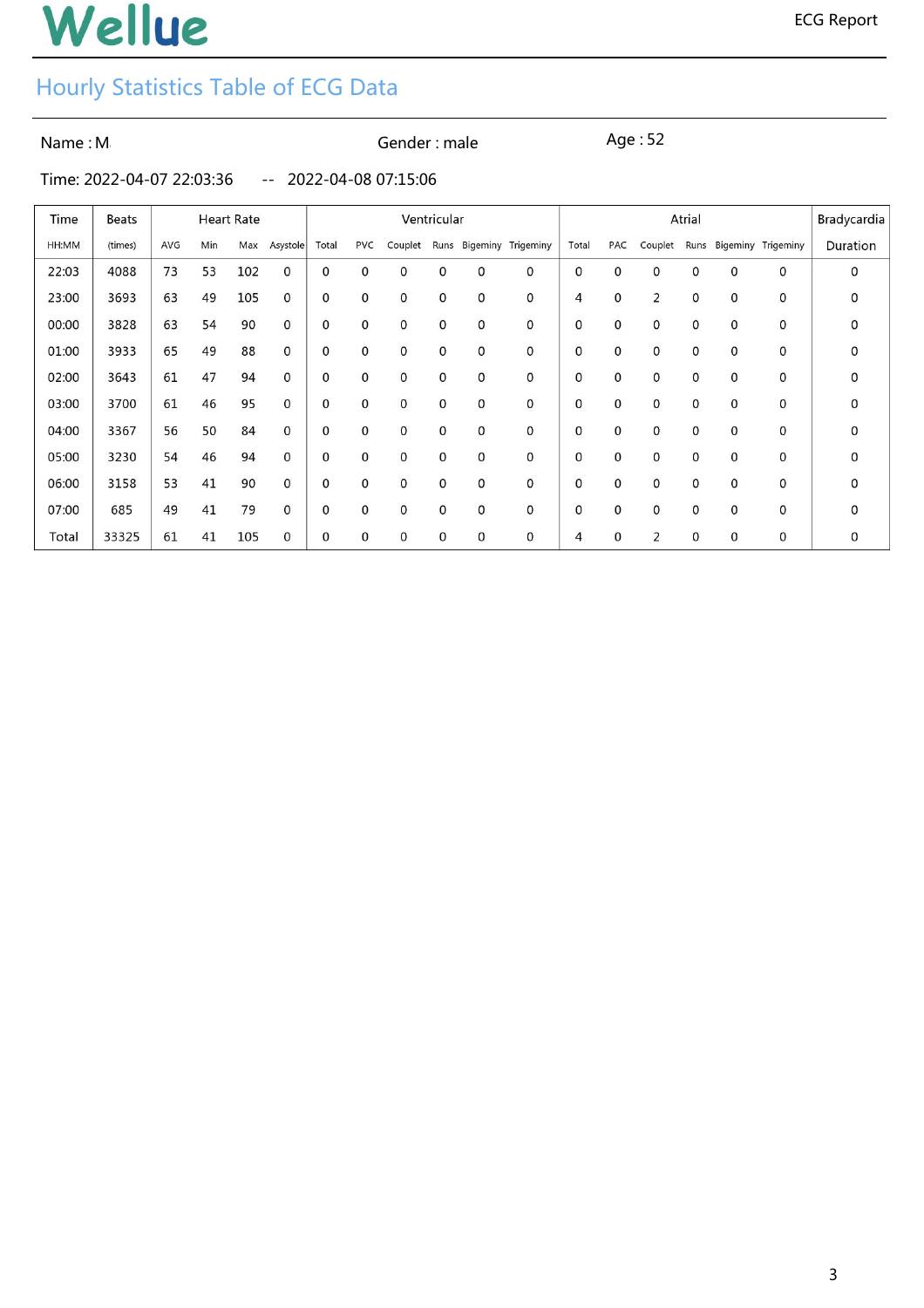### ECG Fragment